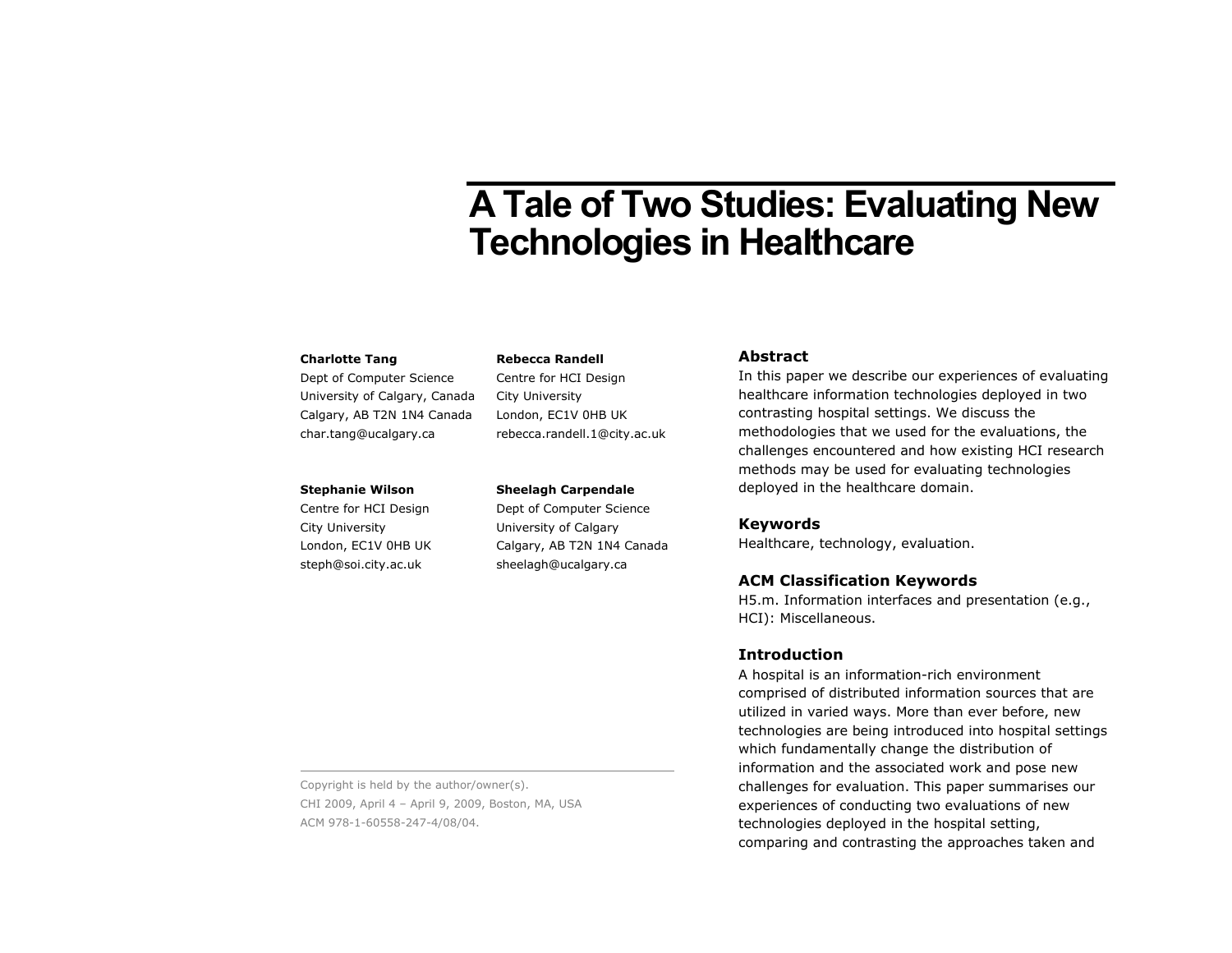the challenges faced. The two evaluations were designed and conducted entirely independently, in different settings and different healthcare systems, yet there are striking commonalities. We briefly introduce the two studies and then describe the research methods employed and explore the challenges faced.

*Mobile Nursing Documentation (Study 1):*  The first study, undertaken in an acute medical ward of an urban hospital in Canada, evaluated the introduction of computers on wheels to support nursing documentation [1] by replacing paper-based work sheets. Although electronic health records have become prevalent in hospitals to allow distributed access to medical information, they are usually accessible only at stationary desktop computers. In contrast, this new technology provided staff with mobile access to clinical information at the point of care.

*Handover Tool and Interactive Whiteboard (Study 2):*  The second study, undertaken in the medical assessment unit of a large, urban teaching hospital in the UK, evaluated the (simultaneous) introduction of two technologies: a handover tool and an electronic whiteboard. The handover tool was a software application intended for use by both nursing and medical staff to prepare a joint summary of information to be handed over to colleagues at shift change. It replaced earlier, separate handover systems. The interactive whiteboard replaced a non-interactive one and was used to display a summary of key information about all patients on the ward.

#### **Research Methods**

Both evaluations took place in-situ, using primarily qualitative techniques that are familiar in the HCI

community, but are less commonly applied in healthcare settings. The evaluations were longitudinal, involving more than one point of data collection. In both cases, the evaluations involved the collection of baseline data prior to the deployment of the technology. This proved to be highly valuable as it yielded a rich set of "original" practices that were then used as benchmarks for comparison and contrast with the findings from later periods of data collection. In Study 1, two periods of subsequent data collection were conducted, the first at three months after deployment and the second at eleven months after deployment. The goal was to identify both short- and long-term phenomena arising as a result of the technology intervention. Study 2 involved an initial two week period of observation, to understand the work of the ward, its structures and processes, and to determine the focus for data collection in later phases. This was followed by the baseline data collection and then one subsequent period of data collection, at two weeks after deployment.

Each study used a triangulation of research methods and, interestingly, both studies focused on the information flow and communication among staff. Nonparticipant observations were the primary method and these allowed us to identify the actions that participants actually engaged in and the phenomena that arose in practice, instead of relying on what participants thought was the case. To complement the observational data, we conducted informal interviews with staff, mostly for the purpose of clarification and elaboration of their actions. These were important for developing a deeper understanding of the complex knowledge work which clinical staff engage in and which is only partially amenable to observation. A questionnaire survey was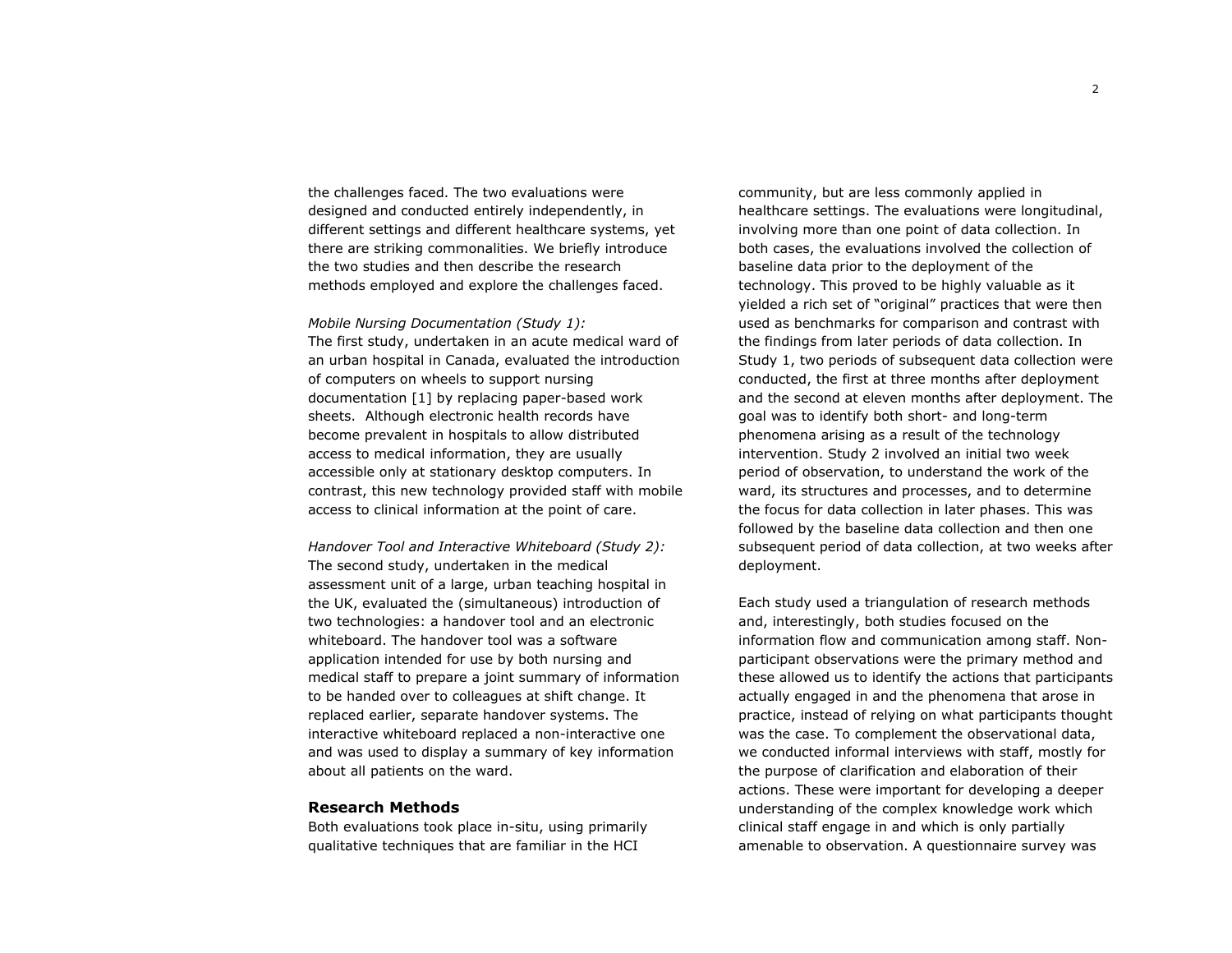also conducted in Study 1 following the two periods of observation, to gather both qualitative and quantitative data regarding staff's experience with the technology.

Finally, both studies examined the information resources, as embodied in various artifacts in the system, the information flows and communication. In particular, we collected artifacts both at the beginning and at the end of a shift. Traces and markings on these artifacts provided good resources for studying how they were used during the shift.

#### **Findings**

Study 1 identified a set of problems encountered at the early stage of the deployment of the mobile technology. The later data collection revealed improvements to some of these problems, several persistent and worsened problems and some newly emerged issues that arose over extended use of the technology. These issues spanned over technical, social, health and organizational issues. There was persistent use of the "old-fashioned" paper artifacts which the mobile technology was intended to replace. Comparison with the baseline data suggested that the deployed technology fell short in providing the same kind of affordances that were offered by paper artifacts [1]. Consequently, we generated a set of guidelines for designing technology to support nurses' work practices and information flow based on the role of these paper artifacts in nursing work and prototyped a technology setup based on these guidelines.

Study 2 also revealed the persistence of working practices, with nursing staff remaining as the users of the whiteboard and medical staff failing to take advantage of the electronic whiteboard's potential to

enable them to access additional patient information. While it was hoped that the electronic whiteboard would result in increased awareness of changes in the condition of patient amongst medical staff, this failed to happen due to a mix of technical and social issues.

## **Challenges**

In comparing our experiences of undertaking these evaluations, it became apparent that there were similarities not only in our approaches but also in the challenges that we faced. One challenge that warrants further discussion is how to determine whether or not a technology is 'successful' and how to track that to benefits in terms of patient care. This difficulty in determining success arises in part from the lack of clear objectives for many systems. In Study 2, prior to conducting the third round of data collection, we interviewed those involved in the deployment of the technology to identify what they saw as the anticipated benefits of the technology and how they imagined the technology would be used. This allowed us to explore in our informal interviews with those staff members who actually use the technology the barriers to the technology being used in ways envisaged by the hospital management.

While there were many benefits to evaluating in-situ in terms of understanding real, as opposed to ideal, usage, challenges arose from the lack of control over the situation. If something has changed when we compare later data against baseline data, how can we be sure that it is the result of the technology intervention rather than something else changing (e.g. new staff) in these ever-evolving environments?